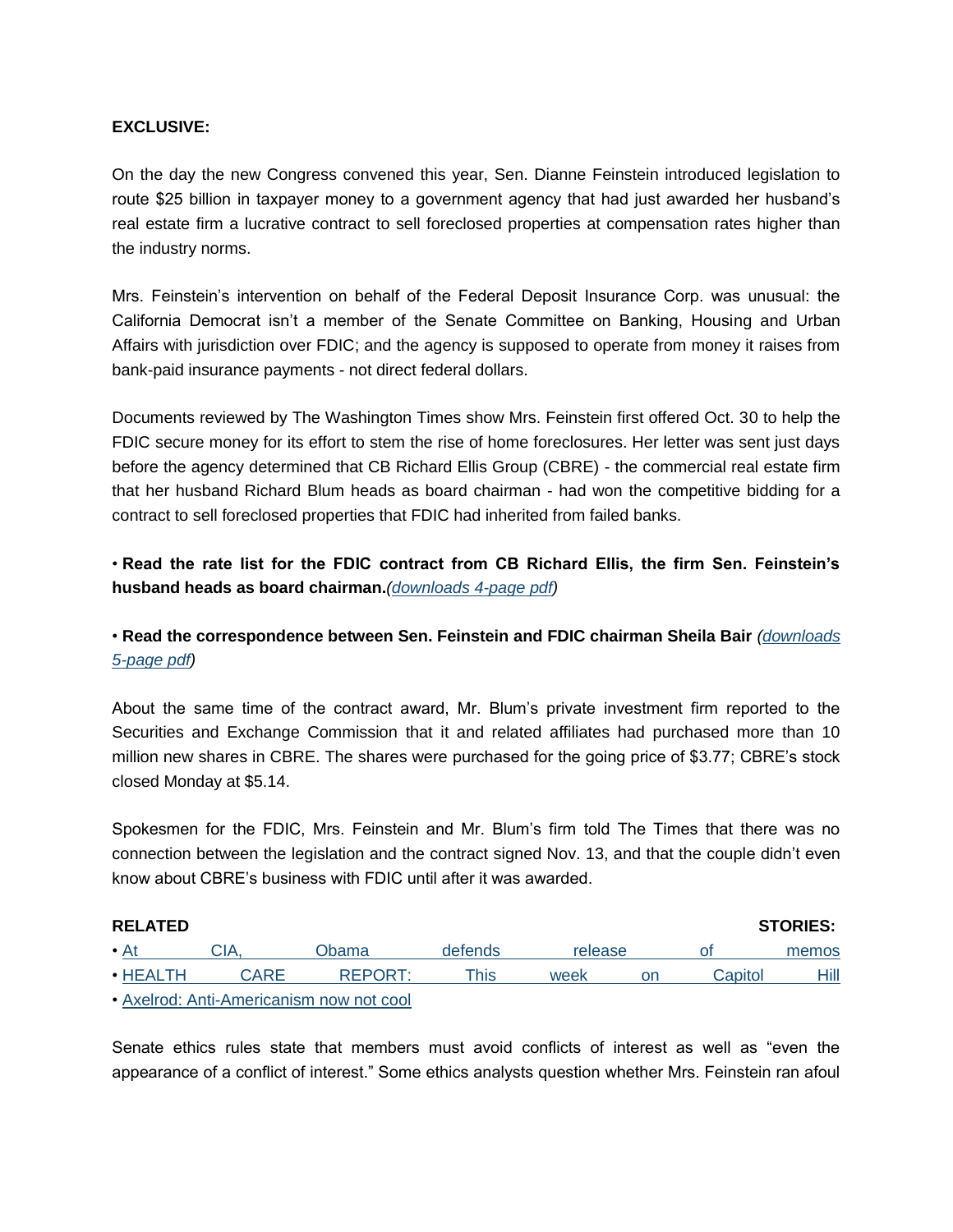of the latter provision, creating the appearance that she was rewarding the agency that had just hired her husband's firm.

"This clearly gives the appearance of a conflict of interest," said Kent Cooper, a former federal regulator who specializes in government ethics and disclosures. "To maintain the people's trust in government, it is incumbent on a legislator to take the extra steps necessary to ensure that when she introduces any legislation that it does not cause people to question her motives or the business activities of her spouse."

Mrs. Feinstein and Mr. Blum, a wealthy investment banker, are a power couple in both Washington and California who sat behind President Obama during his inauguration in January. Mrs. Feinstein also is mentioned as a candidate for California governor.

The FDIC contract "highlights the problem of a senator with a spouse who has extensive business interests that intersect frequently with the federal government," said Melanie Sloan, executive director of the watchdog group Citizens for Responsibility and Ethics in Washington (CREW). "Even if there is no actual conflict of interest, it often has the appearance of a conflict."

## **A 'very sweet deal'?**

Real estate specialists also question the government's generosity in the CBRE contract.

The firm, known for its commercial real estate services, is to be paid monthly maintenance fees for each foreclosed property it handles, as well as commissions and incentives. The total compensation can range from 8 percent of the sales price on many residential properties to 30 percent for properties worth \$25,000 or less. A smaller firm also won a slice of the work with similar terms, records show.

Most real estate agents earn no more than 6 percent on residential, even on foreclosed properties, and CBRE doesn't have as much experience in foreclosure sales as other firms, the experts said.

"From everything I know about it, it is a very sweet deal and went to somebody who is less than qualified in dealing with foreclosed residential properties. Their expertise is in commercial real estate," said Cynthia Kenner, a Colorado real estate agent who specializes in selling bank-owned residential properties and last year helped sell more than 600 foreclosed properties.

"There are companies that are more experienced in selling such properties than CB Richard Ellis," she added.

#### **FDIC and Feinstein respond**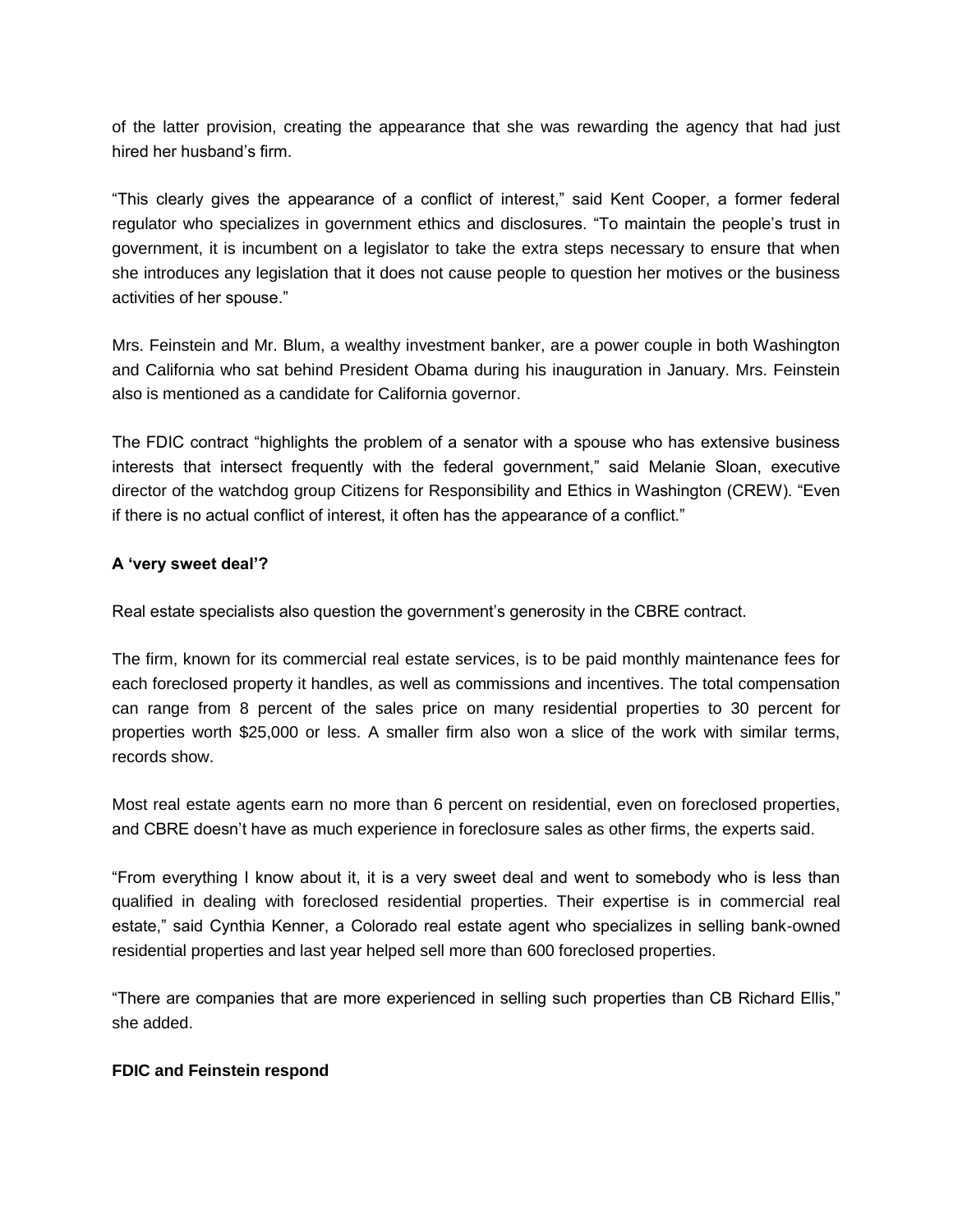The FDIC said politics was not involved in its decision, noting the contract was awarded after a sixmonth competition run by career staff who determined that CBRE was "deemed to be technically qualified and their fee structure fair and reasonable." That means the competition did not mandate the contract go to the lowest bidder necessarily, officials said.

The agency said the above-market incentives were designed to encourage quick sales of the growing number of foreclosed properties the FDIC has inherited during the recession. "The longer the asset is held, the more costly it is for the FDIC, and more expenses are incurred for the assets," the agency said in a statement to The Times.

Feinstein spokesman Gil Duran said there was no conflict of interest between Mr. Blum's firm getting the contract and the senator's legislation. He said she introduced the legislation because it would help prevent home mortgage foreclosures at a time when many Californians were in danger of losing their homes.

"She was not aware of the contract before she introduced the legislation," Mr. Duran said. "There is no evidence of any relationship or conflict between this foreclosure relief bill and the contract. Senator Feinstein complies with the rules and guidelines of the Ethics Committee."

Mr. Duran also said Mr. Blum "is not involved in the day-to-day operations of the company, nor does he have any involvement in the company's contracting." Mr. Blum declined through a spokesman to comment.

CBRE spokesman Robert McGrath said the firm had \$5 billion in revenues last year and was "well positioned" to help the FDIC as the nation's largest commercial real estate services company. Its pricing was at market rates after a highly competitive bid process, he said.

"We believe the FDIC will realize significant value from all the work we perform on their behalf," he said.

#### **The contract process**

In May, the FDIC began the formal process of looking for help to manage and market its growing portfolio of foreclosed real estate acquired from failed financial institutions nationwide. It sent letters to 33 real estate firms and received proposals from 18.

In November, the FDIC signed a contract with CBRE that could be worth tens of millions of dollars or more at a time when real estate firms are scrambling for business in the distressed economy.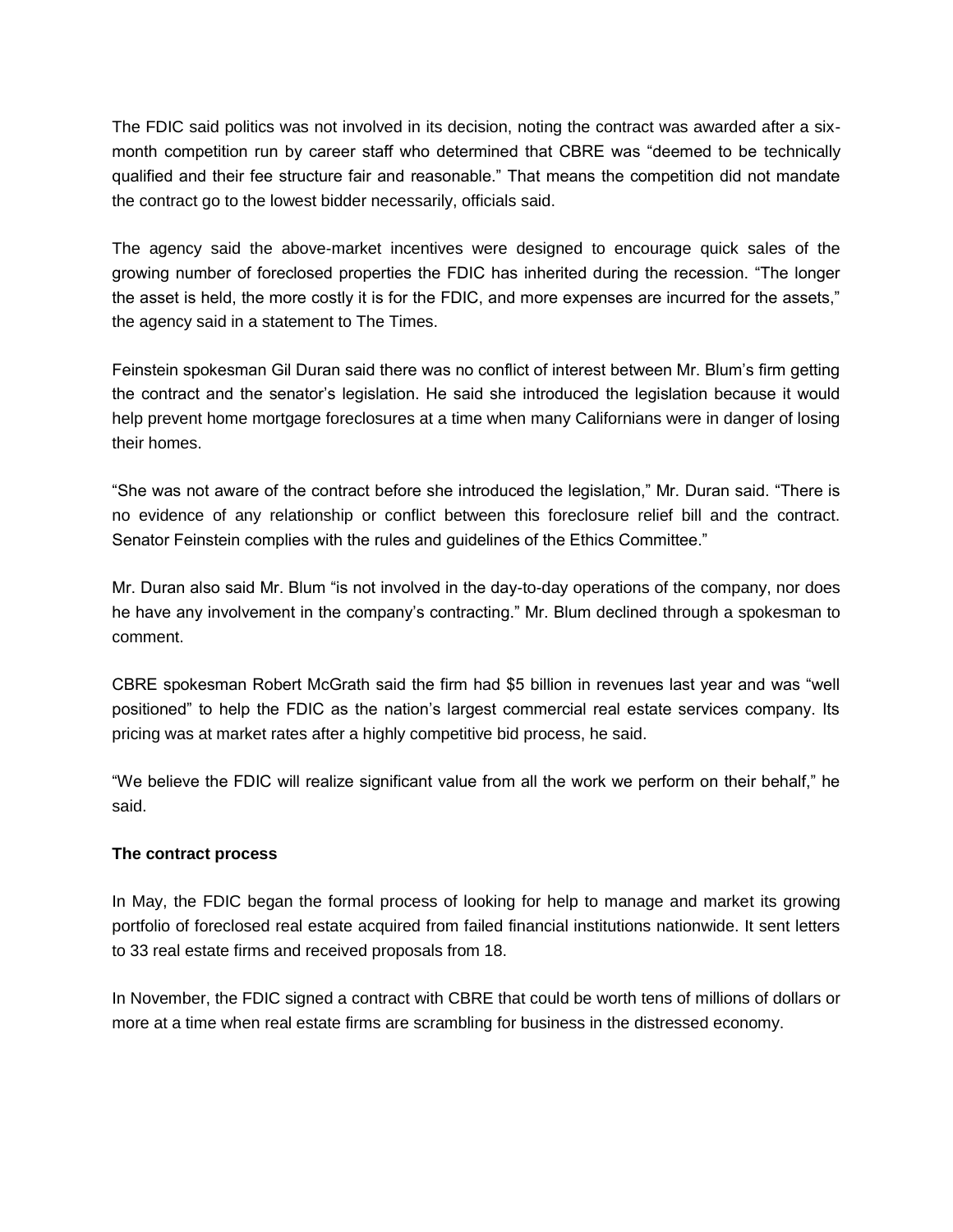CBRE said it was hired to act "as a primary adviser" to the FDIC for its real estate portfolio nationwide, according to a press release announcing the contract. The firm called the FDIC a "major account."

Mr. Blum became chairman of CBRE in 2001 and has played a major role in its corporate business strategies. He led a buyout of the company, first taking it private and then a few years later taking it public again. He runs an investment management firm called Blum Capital Partners, which controls the second largest block of publicly traded CBRE stock - 38 million shares or 14.4 percent.

Mr. Blum, whose position as chairman of CBRE is not full time, sets up partnerships through Blum Capital Partners that invests money for its clients and its owners. He reported owning more than \$3 million in CBRE stock through various partnerships at the end of 2007, according to Mrs. Feinstein's personal financial disclosure statement.

CBRE's initial contract is for three years. The FDIC has the option to extend it for three two-year periods, records show. The contract calls for the real estate firm to be used "as needed."

In March, the FDIC said it had assigned CBRE 507 properties for disposal, valued at \$221.7 million. In March, the company already had 23 FDIC properties valued at \$11 million under contract to be sold.

Over the past 16 months, 50 banks have failed and more are expected to close. As a result, nobody knows how much CBRE will be able to earn over the life of the FDIC contract.

#### **Blum and the stock offering**

The FDIC contract came at a good time for CBRE. Even though it remains the world's largest commercial real estate services firm, it was hit hard by the economic downturn. The company saw its revenues and income slide in 2008 and its stock price tumbled from \$24.50 in May to below \$4 in November.

"Our third quarter results reflected the extremely challenging market conditions, which continued to deteriorate globally," Brett White, president and chief executive officer of CBRE, said in early November.

A few days later, CBRE raised \$207 million through a stock offering that sold for \$3.77 a share. Mr. Blum's investment partnerships bought 10.6 million shares at the market price of \$3.77. The stock offering was announced a couple of days before the signing of the FDIC contract.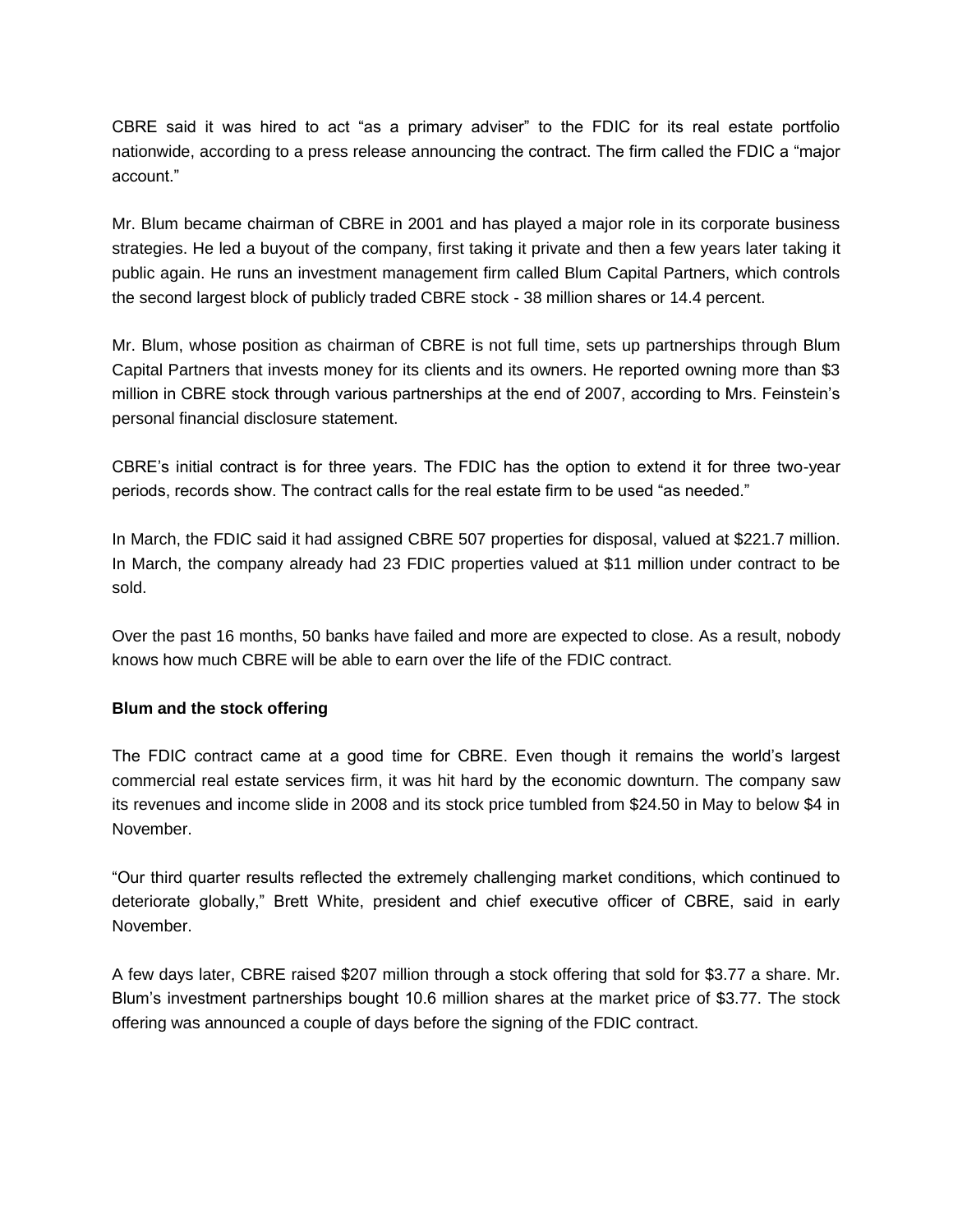In its November prospectus for the stock sale, CBRE warned potential investors that the company could be hurt by the money problems of its clients, noting that federal regulators had recently taken over one of its "significant" clients, Washington Mutual, the nation's largest savings and loan.

#### **The terms of the contract**

CBRE won a highly favorable contract, according to real estate experts who reviewed the terms at the request of The Times.

CBRE is to be paid under a three-tiered system with sliding rates, according to a rate proposal provided to The Times under a Freedom of Information Act (FOIA) request. For starters, CBRE gets to charge a setup fee of \$450 for each residential property and \$600 for each commercial property it takes over from the FDIC.

"That is highly unusual," said Ms. Kenner, the Colorado-based foreclosure expert. She said she does not collect a separate setup fee and was expected to do such work as part of her commission.

The FDIC said: "The setup fee is for setting up the assets in the contractor's database and the FDIC database. In the private sector, a similar fee is usually charged as an administrative fee, document preparation fee, or asset handling fee."

Milt Shaw, senior vice president of LPS Asset Management Solutions, which manages nearly 20,000 foreclosed properties for banks and other clients, said his firm did not charge setup fees. Others in the industry also called the fee unusual.

CBRE also gets to collect a monthly administrative management fee of at least \$200 for each residential and \$1,600 for each commercial property in its inventory. Ms. Kenner and Mr. Shaw said fees for management services often come out of the sales commissions at closing.

But the biggest fees for CBRE will come from the sales.

CBRE charges commissions of 6 percent of the sales price on residential and 7 percent on commercial properties worth up to \$1 million. It also is entitled to an incentive fee of as much as 2 percent of the sales price for properties it sells within six months. The incentives start at two percent for residential properties worth between \$25,001 and \$500,000 and for commercial properties worth between \$25,001 and \$1 million before dropping to 1.5 percent. The percentages for both the commissions and incentives become smaller as prices get higher.

Six percent commission is a standard rate for residential property in the private sector, but some experts said many buyers negotiate a lower fee.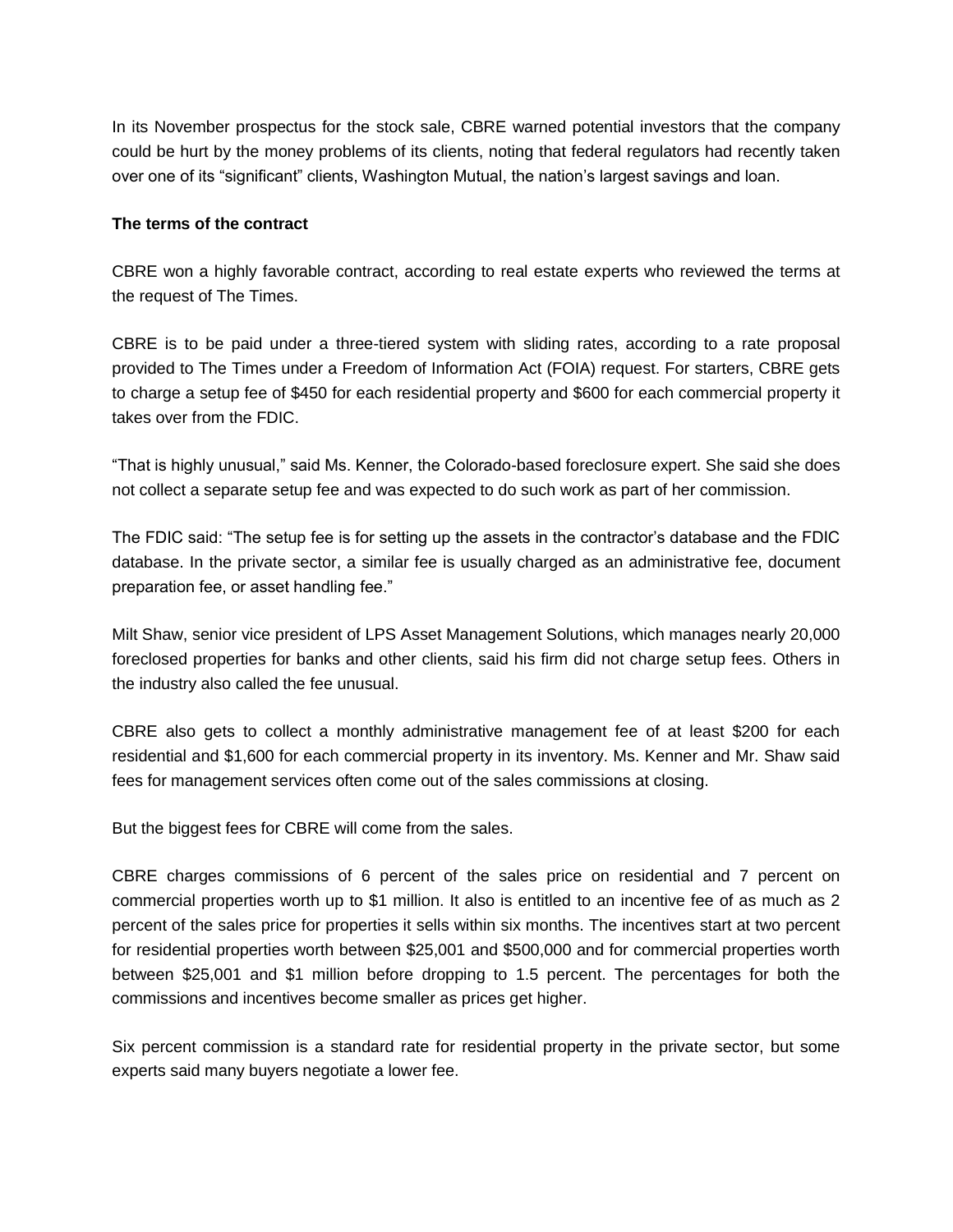Ms. Kenner, who deals in foreclosed residential properties, said she charges 5 percent to 6 percent, depending on the market, adding that she shares the fee with the buyer's agent and often with the asset management company.

Mr. Shaw said incentive fees are not that frequent in the private sector, but when he sees them they are usually smaller than 2 percent and pegged for a specific market.

The FDIC defended the fees, saying they were "intended to incentivize the contractors to sell the assets as quickly as possible for the benefit of the FDIC and to protect the insurance fund."

"The private sector normally does not have an urgency to sell assets quickly and thus do not normally have any incentive to do so," the agency said.

Mr. Shaw disagreed and said his private sector clients - banks and loan servicers - also wanted their properties sold quickly.

CBRE has the chance to collect the largest percentage of the sales price for properties worth \$25,000 or less, under a flat fee agreement far more generous than the private sector.

Under the FDIC contract, CBRE charges a \$5,000 sales commission for each property and can collect an additional \$2,500 incentive fee if they sell it in under six months. In other words, they can collect as much as \$7,500 on the sale of a property worth \$25,000 or less - which works out to a sales commission of 30 percent or more.

Ms. Kenner said she charges \$2,000 to \$2,500 to sell properties worth \$25,000 or less. Another firm, Prescient Inc., which won a similar FDIC contract at the same time as CBRE, charges a \$1,948 commission and a \$485 incentive fee.

"I think it is a little egregious," Mr. Shaw said of the CBRE compensation deal for small properties.

CBRE said its rates were market and commission money would be shared with other agents who colisted the properties or represented the buyers.

#### **Feinstein and the legislation**

Mrs. Feinstein introduced her bill Jan. 6, seeking \$25 billion from the government's bailout fund know as the Troubled Asset Relief Program to help bankroll an FDIC proposal to systematically prevent home mortgage foreclosures by expediting loan workouts and expanding federal loan guarantees.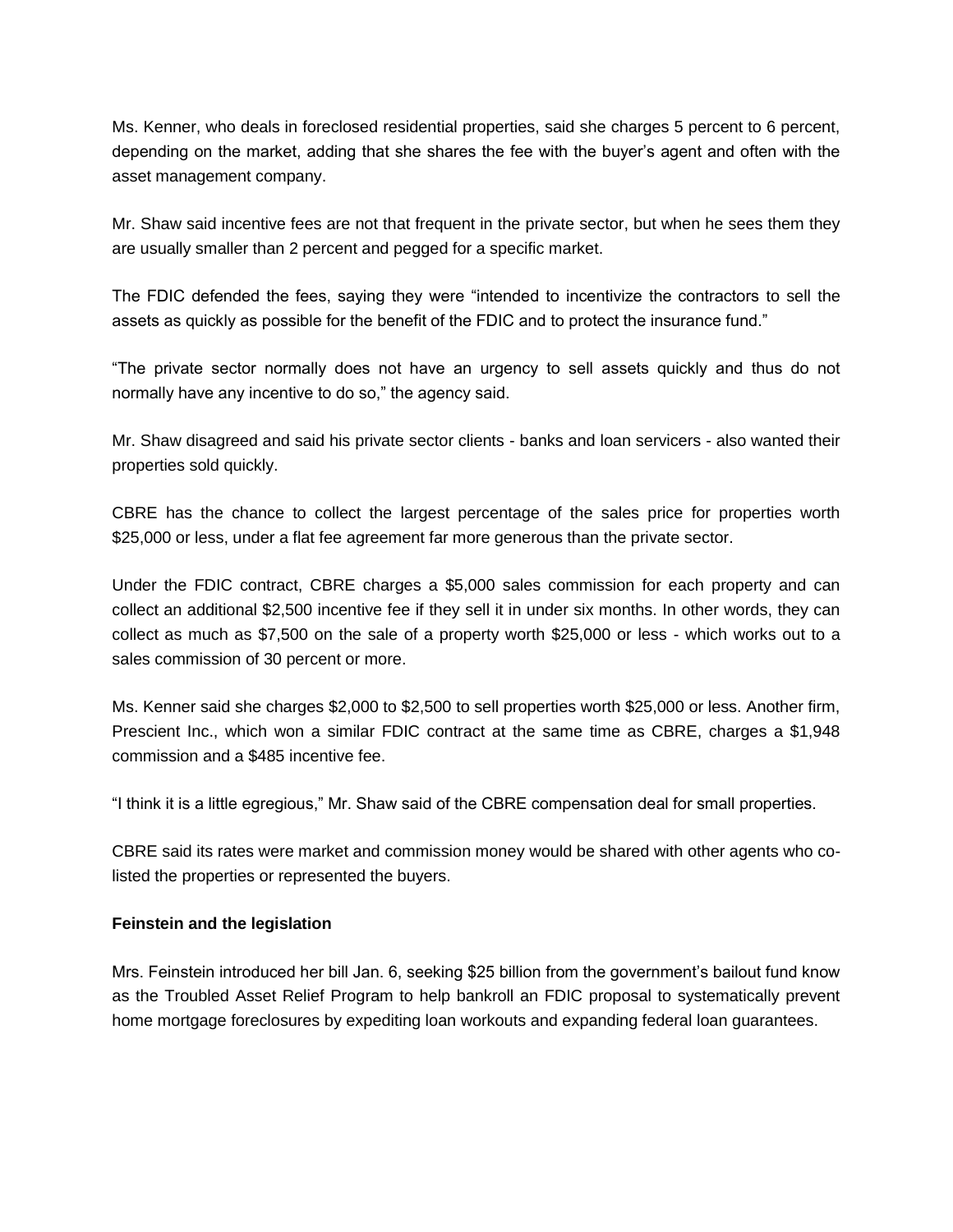The proposal was a pet project of FDIC Chairman Sheila C. Bair, who wanted expand a program the agency had used successfully with borrowers of the failed IndyMac bank to help reduce foreclosures.

Records show Mrs. Feinstein's public support for the Bair proposal surfaced Oct. 30 in letter to Mrs. Bair as CBRE was still competing for the FDIC contract. Mrs. Bair responded in late November pointing out that she had not been able to get the Treasury Department to adopt her program and authorize bailout funds for it, according to the correspondence released under FOIA.

Mrs. Feinstein's legislation would have required the government to finance Mrs. Bair's foreclosure plan.

"The FDIC estimates that roughly 2.2 million home loans, worth \$444 billion, could be modified under this plan, with 1.5 million foreclosures avoided," she said in her statement on the bill.

Her spokesman said she introduced the foreclosure relief bill not at Mrs. Bair's request but after becoming aware from news accounts of the effect of the mortgage crisis, especially on California homeowners.

"California has one-third of all foreclosures in the nation, and the need to provide relief to struggling American families is the sole motivation for this bill," Mr. Duran said.

FDIC spokesman Andrew Gray said the agency's proposal got bipartisan backing.

Rep. Maxine Waters, California Democrat, twice introduced a similar bill in the House. Both bills by Mrs. Feinstein and Mrs. Waters have been superceded by Mr. Obama's economic stimulus plan to aid homeowners, which adopts parts of the FDIC concept.

Mr. Gray said none of the FDIC board members such as Mrs. Bair played a role in the selection of CBRE because there is a fire wall between them and contracting decisions. He said Mrs. Bair first learned of the contract by reading the newspaper.

#### **A question of ethics**

As for Mrs. Feinstein, Mr. Duran said she did not learn of the contract until The Times asked her office about it in late January, even though the contract was publicly announced by the company and had been mentioned in an article in the Los Angeles Times in late November. Her spokesman said her office was not aware of the article.

Ethics analysts question whether Mrs. Feinstein had an obligation to track her husband's business dealings with the government to avoid any appearance of a conflict of interest.